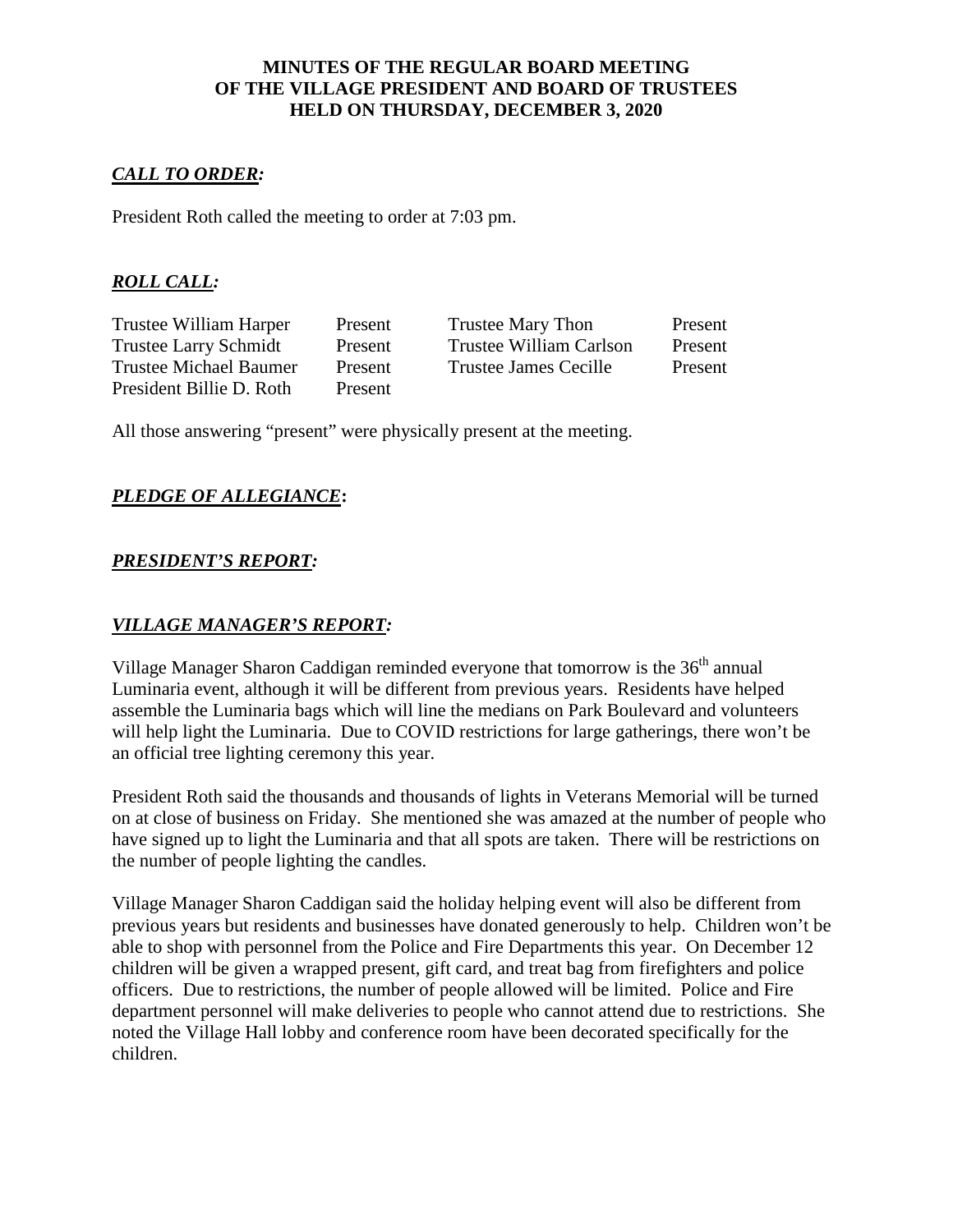## *APPROVAL OF AGENDA:*

Request the Board approve the December 3, 2020 Agenda as presented. Trustee Carlson moved for approval. Trustee Cecille seconded the motion. A voice vote approved the Agenda as presented.

## *APPROVAL OF THE MINUTES:*

Request the Board approve the Minutes of the Public Hearing on the 2020 Tax Levies held on November 19, 2020 as presented. Trustee Harper moved for approval. Trustee Schmidt seconded the motion. A voice vote approved the Minutes as presented.

Request the Board approve the Minutes of the Public Hearing on the 2021 Operating and Capital Improvements Budget held on Thursday, November 19, 2020 as presented. Trustee Baumer moved for approval. Trustee Carlson seconded the motion. A voice vote approved the Minutes as presented.

Request the Board approve the Minutes of the Regular Board Meeting of November 19, 2020 as presented. Trustee Schmidt moved for approval. Trustee Carlson seconded the motion. A voice vote approved the Minutes as presented.

# *LEGISLATIVE – Trustee Cecille/Trustee Thon*

### A-20-105 Ordinance – Approval of 2020 Property Tax Levy

Request the Board approve an Ordinance entitled "AN ORDINANCE LEVYING AND ASSESSING THE TAXES OF THE VILLAGE OF STREAMWOOD FOR THE FISCAL YEAR BEGINNING JANUARY 1, 2020 AND ENDING ON DECEMBER 31, 2020." This Ordinance levies \$12,425,204.00 in property taxes for general government, debt service, and pension purposes, which represents a 0.1% decrease in the tax levy from the 2019 tax extension. A public hearing was held on November 19, 2020 to thoroughly review the levy.

Trustee Cecille presented the Ordinance for second reading and moved for approval. Trustee Baumer seconded the motion. ROLL CALL:

| Trustee Harper  | Aye | Trustee Thon             | Aye |
|-----------------|-----|--------------------------|-----|
| Trustee Schmidt | Aye | <b>Trustee Carlson</b>   | Aye |
| Trustee Baumer  | Ave | Trustee Cecille          | Aye |
| Motion carried. |     | <b>ORDINANCE 2020-28</b> |     |

### A-20-106 Ordinance – Approval of 2020 Special Service Area Tax Levy

Request the Board approve an Ordinance entitled "AN ORDINANCE AUTHORIZING THE LEVY AND COLLECTION OF TAXES FOR THE MUNICIPAL PURPOSES OF SPECIAL SERVICE AREA NUMBER ONE, SPECIAL SERVICE AREA NUMBER TWO, SPECIAL SERVICE AREA NUMBER FOUR, SPECIAL SERVICE AREA NUMBER FIVE, SPECIAL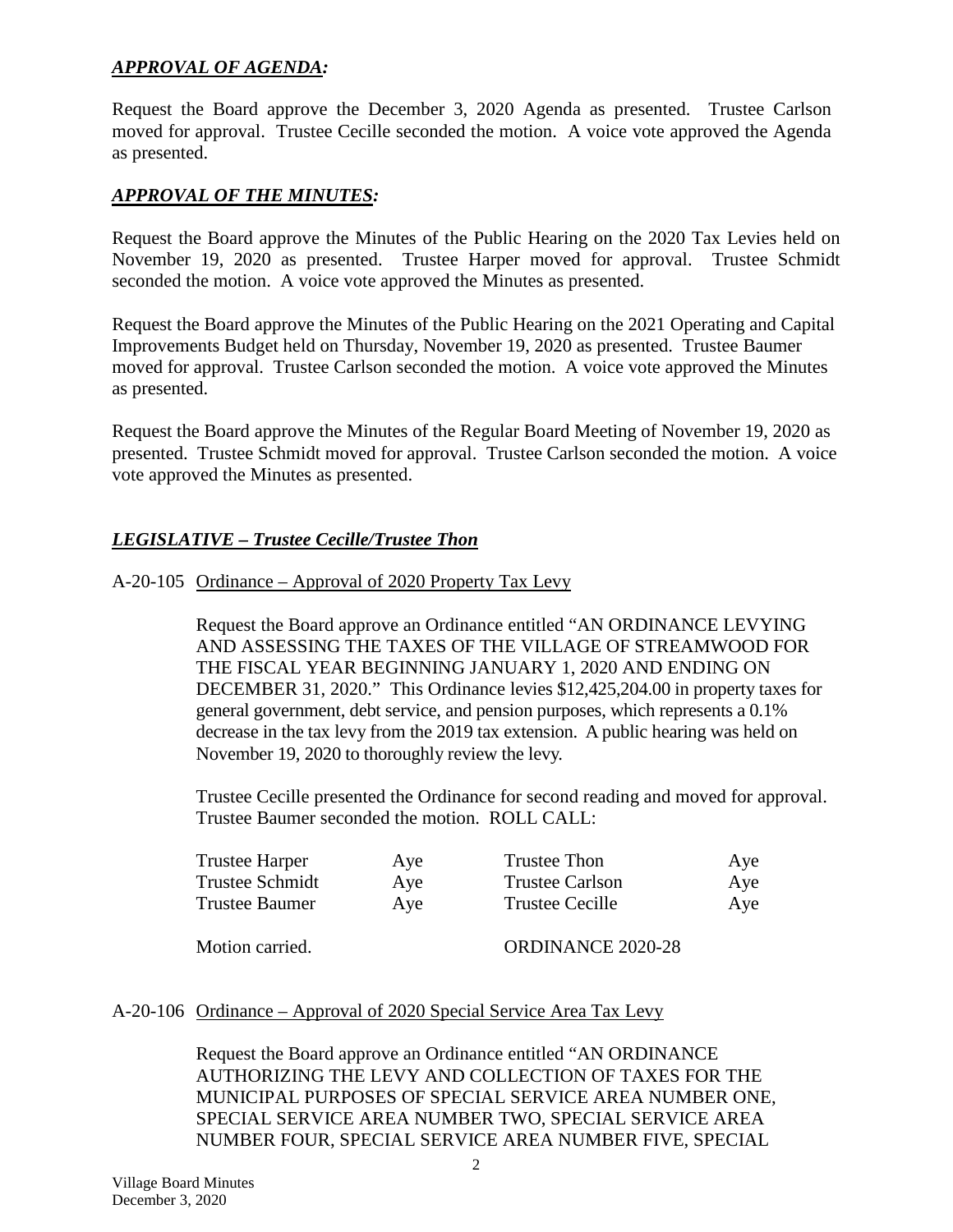SERVICE AREA NUMBER SIX, SPECIAL SERVICE AREA NUMBER SEVEN, SPECIAL SERVICE AREA NUMBER EIGHT, SPECIAL SERVICE AREA NUMBER NINE, SPECIAL SERVICE AREA NUMBER TEN, SPECIAL SERVICE AREA NUMBER ELEVEN, SPECIAL SERVICE AREA NUMBER TWELVE, SPECIAL SERVICE AREA NUMBER THIRTEEN, SPECIAL SERVICE AREA NUMBER FOURTEEN, SPECIAL SERVICE AREA NUMBER FIFTEEN, SPECIAL SERVICE AREA NUMBER SIXTEEN, SPECIAL SERVICE AREA NUMBER SEVENTEEN, SPECIAL SERVICE AREA NUMBER EIGHTEEN, SPECIAL SERVICE AREA NUMBER NINETEEN, SPECIAL SERVICE AREA NUMBER TWENTY, SPECIAL SERVICE AREA NUMBER TWENTY-ONE, SPECIAL SERVICE AREA NUMBER TWENTY-TWO, SPECIAL SERVICE AREA NUMBER TWENTY-THREE, SPECIAL SERVICE AREA NUMBER TWENTY-FOUR, SPECIAL SERVICE AREA NUMBER TWENTY-FIVE, SPECIAL SERVICE AREA NUMBER TWENTY-SIX, SPECIAL SERVICE AREA NUMBER TWENTY-SEVEN, SPECIAL SERVICE AREA NUMBER TWENTY-EIGHT AND SPECIAL SERVICE AREA NUMBER TWENTY-NINE OF THE VILLAGE OF STREAMWOOD FOR THE FISCAL YEAR BEGINNING JANUARY 1, 2020 AND ENDING DECEMBER 31, 2020." This Ordinance is being presented for first reading and posting and levies a supplemental property tax of \$150,582 for the twenty-eight Village Special Service Areas. Specifically, this ordinance levies \$14,792 in SSA #1 for maintenance of wetland areas in the Meadows South subdivision; \$4,116 in SSA #2 for the Oak Ridge Trails subdivision; \$9,823 in SSA #4 for the Little Creek subdivision; \$6,953 in SSA #5 for the Prospect Place subdivision; \$9,095 in SSA #6 for the Cross Creek subdivision; \$5,595 in SSA #7 for the Sherwood Forest Subdivision; \$3,744 in SSA #8 for the Jacobs Farm subdivision; \$2,849 in SSA #9 for the Emerald Hills Subdivision; \$2,893 in SSA #10 for the Lakewood Streams Subdivision; \$2,178 in SSA #11 for the Prairie Point subdivision; \$746 in SSA #12 for the Hidden Glen subdivision; \$12,997 in SSA #13 for the Willow Pond subdivision; \$8,490 in SSA #14 for the Sterling Oaks I subdivision; \$2,634 in SSA #15 for the Suncrest subdivision; \$4,327 in SSA #16 for the Suncrest West subdivision; \$4,142 in SSA #17 for the Phoenix Lake Business Park; \$17,224 in SSA #18 for the Sterling Oaks 2 subdivision, \$700 in SSA #19 for the Suncrest North subdivision; \$724 in SSA #20 for the Suncrest 2 subdivision; \$2,634 in SSA #21 for the Marquette Woods subdivision; \$1,453 in SSA #22 for the Sutton Park Shopping Center; \$1,285 in SSA #23 for the Moraine Woods subdivision; \$12,981 in SSA #24 for the Buckingham Woods subdivision; \$10,966 in SSA #25 for the Forest Ridge subdivision; \$2,980 in SSA #26 for the Rolling Hills I subdivision; \$1,818 in SSA #27 for the Rolling Hills II subdivision; \$2,022 in SSA #28 for the Remington Ridge subdivision; and \$5,584 in SSA #29 for the Villas of Cambridge subdivision. A public hearing was held November 19, 2020 to thoroughly review the levy.

Trustee Cecille presented the Ordinance for second reading and moved for approval. Trustee Baumer seconded the motion. Finance Director Josh Peacock explained this ordinance levies a tax in the Village's special services areas and doesn't impact properties outside of the designated area. ROLL CALL:

| Trustee Thon           | Aye | <b>Trustee Schmidt</b> | Aye |
|------------------------|-----|------------------------|-----|
| <b>Trustee Carlson</b> | Aye | Trustee Baumer         | Aye |
| Trustee Cecille        | Aye | <b>Trustee Harper</b>  | Aye |

Motion carried. CORDINANCE 2020-29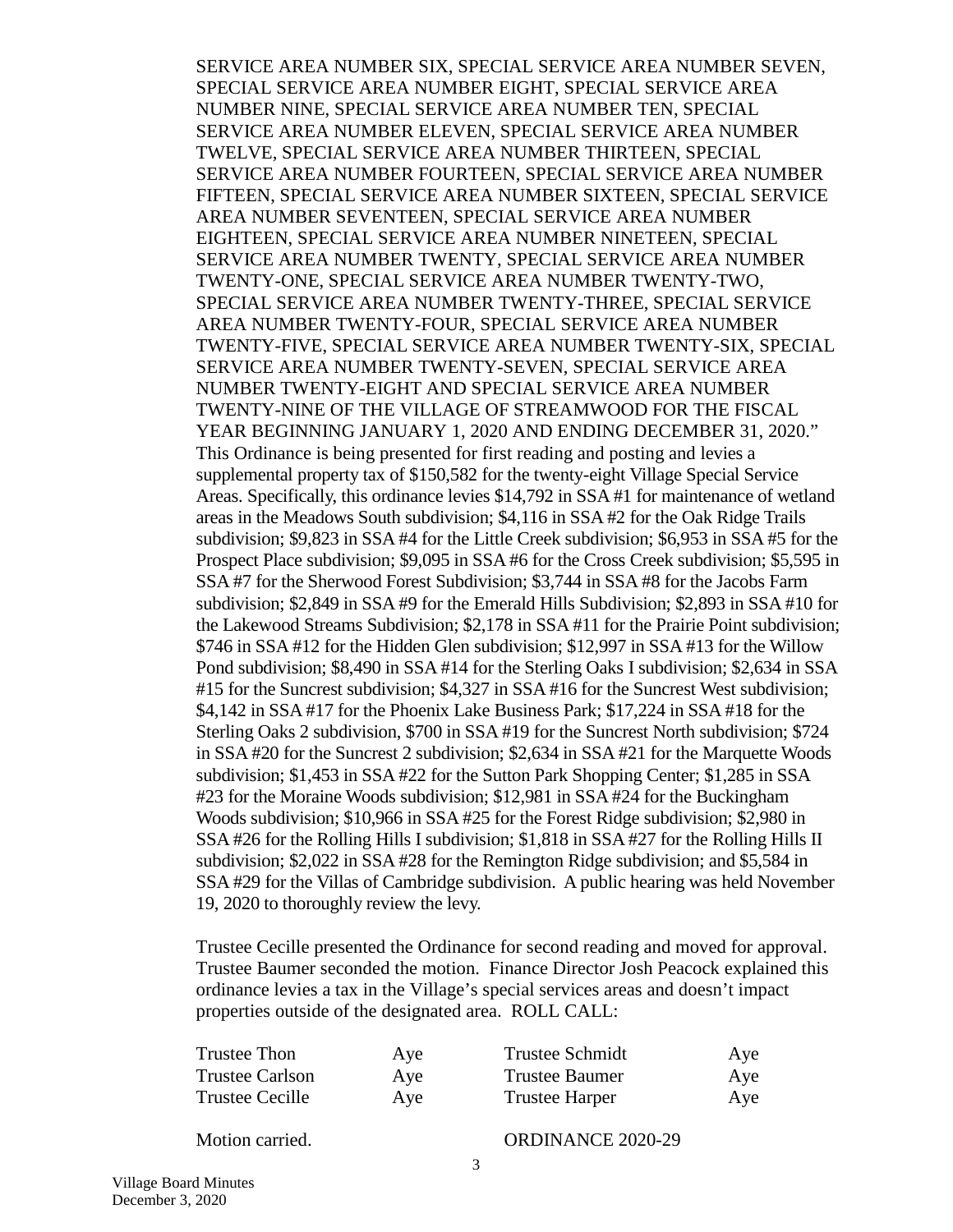### *FINANCE - Trustee Schmidt/Trustee Baumer*

#### A-20-110 Motion – Approval of Semi-Monthly Expenditures

Request the Board approve the semi-monthly expenditures in the amount of \$2,476,813.99 which represents the total of the schedule of bills dated December 3, 2020.

| General Fund                         | 152,581.68<br>S       |
|--------------------------------------|-----------------------|
| <b>Wetland Special Service Areas</b> | 11,621.99             |
| Debt Service Fund                    | 2,166,525.00          |
| Capital Replacement Fund             | 43,318.60             |
| <b>Street Improvement Fund</b>       | 55,065.50             |
| <b>Equipment Replacement Fund</b>    | 2,422.88              |
| <b>Facilities Replacement Fund</b>   | 136.37                |
| Water and Sewer Fund                 | 33,245.81             |
| Golf Fund                            | 11,293.07             |
| <b>Police Pension Fund</b>           | 603.09                |
| Total                                | <u>\$2,476,813.99</u> |

Trustee Schmidt moved for approval of the semi-monthly expenditures as presented. Trustee Carlson seconded the motion. Finance Director Josh Peacock noted the largest expense was the Debt Service Fund. This enabled us to pay off the bonds used for construction of the police station. ROLL CALL:

| Trustee Schmidt | Aye | Trustee Carlson | Aye |
|-----------------|-----|-----------------|-----|
| Trustee Baumer  | Aye | Trustee Cecille | Aye |
| Trustee Harper  | Aye | Trustee Thon    | Aye |

Motion carried.

#### A-20-108 Ordinance – Approval of 2021 Operating and Capital Budget

Request the Board approve an Ordinance entitled "AN ORDINANCE APPROVING AND ADOPTING THE 2021 OPERATING AND CAPITAL IMPROVEMENTS BUDGET FOR THE VILLAGE OF STREAMWOOD, COOK COUNTY, ILLINOIS." This Ordinance approves the Village's 2021 Operating and Capital Improvements Budget. The Village Board held public workshop sessions, and a public hearing was held on November 19, 2020, to thoroughly review the spending plan.

Trustee Schmidt presented the Ordinance for second reading and moved for approval. Trustee Harper seconded the motion. Finance Director Josh Peacock stated the Goals & Objectives workshop provides leadership for the budget for 2021. He noted that despite the Corona Virus, we have made progress on Station 31's construction and on the Public Works' project. He also noted the 2-year freeze on water/sewer rates will continue through the end of 2021. ROLL CALL:

| Trustee Carlson     | Aye | <b>Trustee Baumer</b> | Aye |
|---------------------|-----|-----------------------|-----|
| Trustee Cecille     | Aye | <b>Trustee Harper</b> | Aye |
| <b>Trustee Thon</b> | Aye | Trustee Schmidt       | Aye |

Motion carried. CONDINANCE 2020-30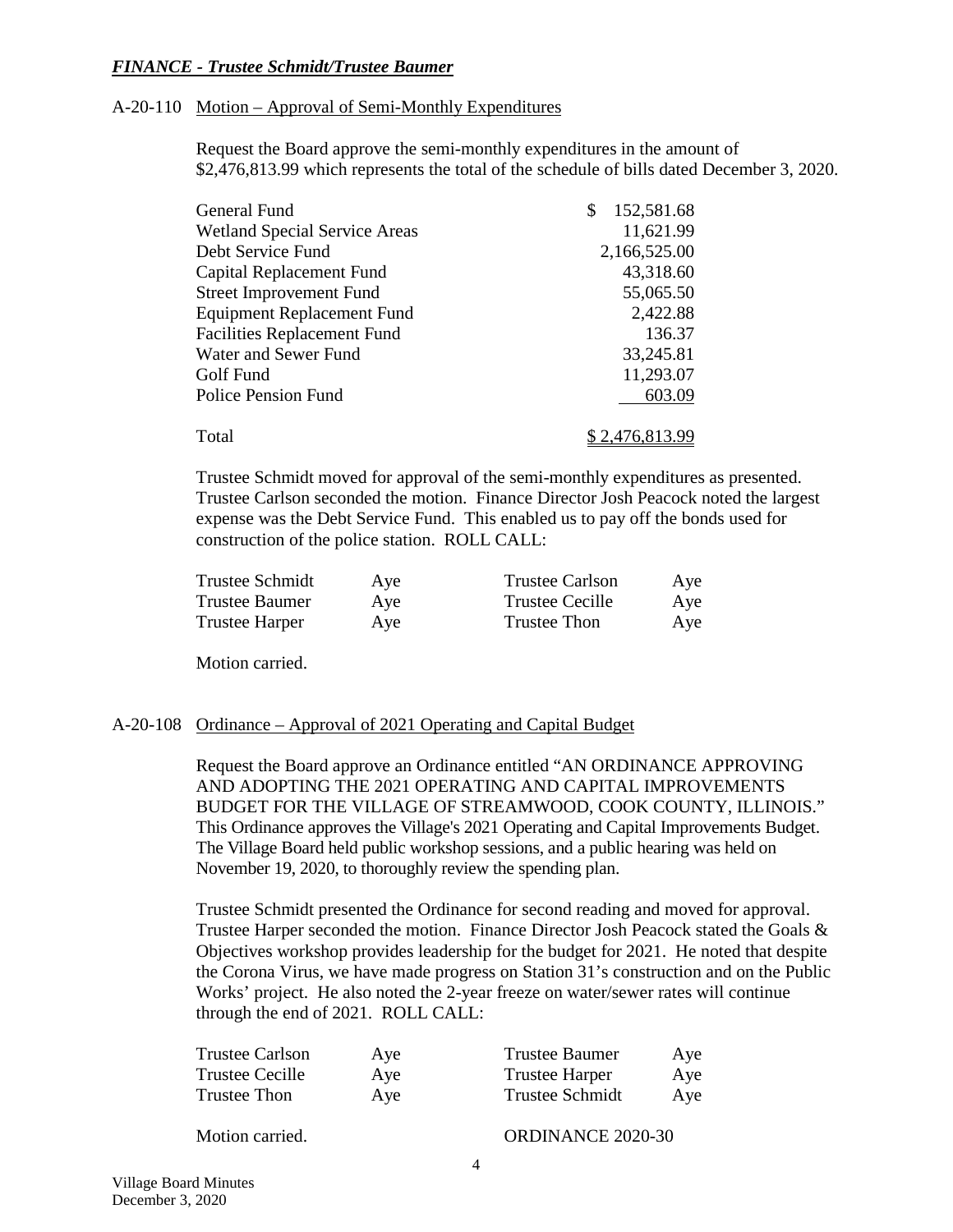# *COMMUNITY AFFAIRS – Trustee Thon/Trustee Harper*

## A-20-111 Ordinance – Approval of 2021 Non-Union Employee Pay Plan

Request the Board approve an Ordinance entitled "AN ORDINANCE AMENDING TITLE 1, CHAPTER 11, SECTION 1-11-2-2 OF THE VILLAGE CODE OF THE VILLAGE OF STREAMWOOD, COOK COUNTY, ILLINOIS." This Ordinance establishes 2021 salary ranges for the eight job categories affecting non-union Village employees.

Trustee Thon presented the Ordinance for first reading and posting.

Village Manager Sharon Caddigan explained there is an annual requirement to update the Village's Pay Plan for non-union positions. Analysis of the public and private sector was done to ensure salaries are competitive.

# *COMMUNITY DEVELOPMENT - Trustee Carlson/Trustee Cecille*

## A-20-112 Motion – Waiver of Locational Restrictions / 1156 E. Irving Park Rd. / Los Fernandez Taqueria

Request the Board approve a Motion to renew the Waiver of Locational Restrictions to permit live entertainment at an existing restaurant bar with the service of alcoholic beverages for Los Fernandez Taqueria, 1156 E. Irving Park Road. This Motion renews the Waiver of Locational Restrictions for live entertainment for Los Fernandez Taqueria, 1156 E. Irving Park Road. Los Fernandez Taqueria was originally granted a waiver of locational restrictions in 2012, but it must be renewed annually.

Trustee Carlson presented the Motion and moved for approval. Trustee Baumer seconded the motion. Village Manager Sharon Caddigan stated Los Fernandez Taqueria received a waiver of local restrictions in 2012 to permit live entertainment. Due the pandemic, they haven't had live entertainment (karaoke) but would like to renew the waiver so they can resume the live entertainment when restrictions are lifted. ROLL CALL:

| <b>Trustee Cecille</b> | Aye | <b>Trustee Harper</b> | Aye |
|------------------------|-----|-----------------------|-----|
| Trustee Thon           | Aye | Trustee Schmidt       | Aye |
| <b>Trustee Carlson</b> | Aye | Trustee Baumer        | Aye |

Motion carried.

# *PUBLIC SAFETY - Trustee Harper/Trustee Carlson*

### A-20-113 Motion – Purchase of Two (2) Ambulances

Request the Board approve a Motion to purchase two (2) Horton/Freightliner M2 2021 Ambulances, from Foster Coach Sales, at a cost not to exceed \$606,532. This Motion authorizes the purchase of two (2) ambulances from Foster Coach Sales,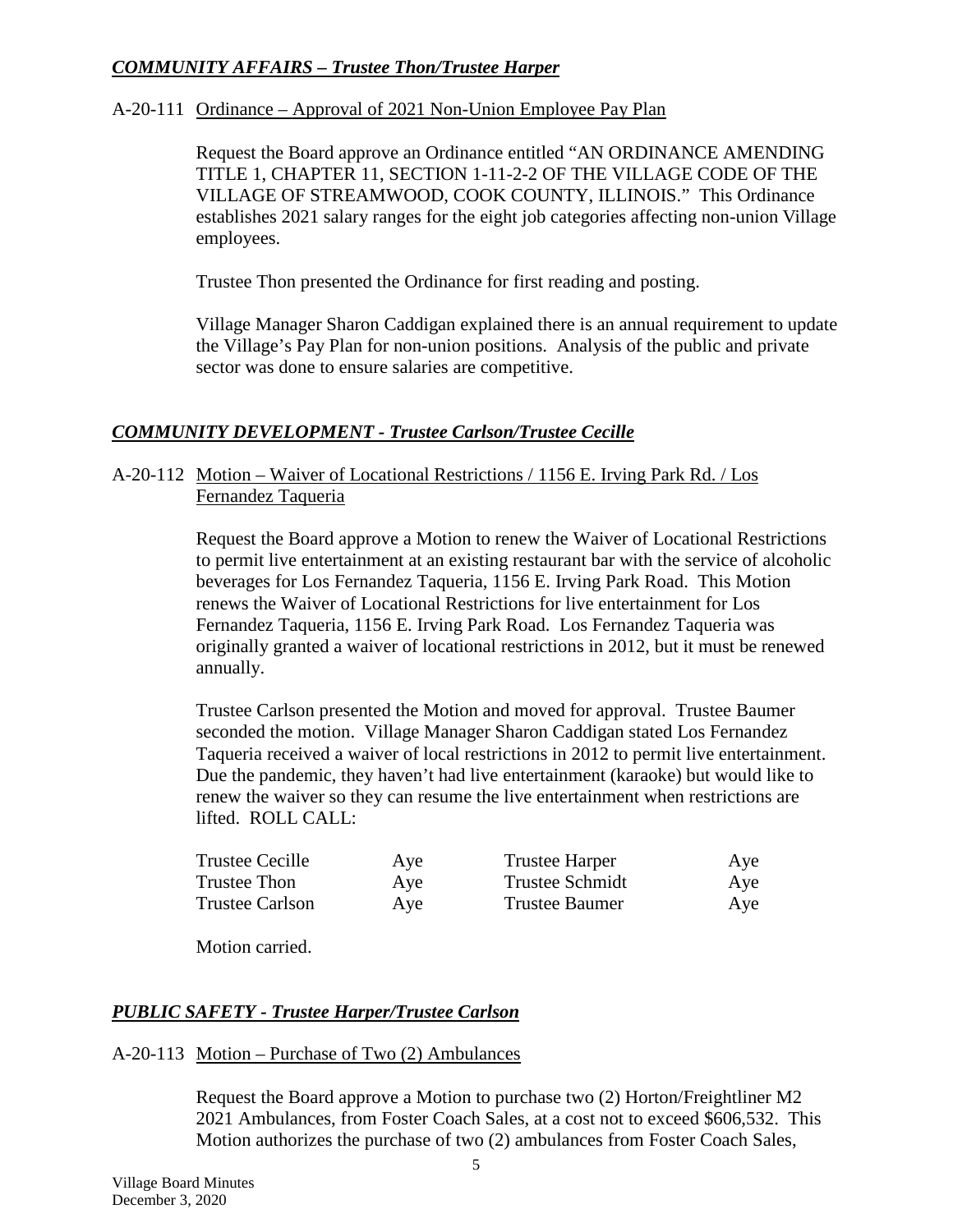Sterling, Illinois. Funds for these vehicles are included in the Equipment Replacement Fund.

Trustee Harper presented the Motion and moved for approval. Trustee Cecille seconded the motion. Fire Chief Chris Clark said he was requesting approval to purchase new ambulances to replace ambulances in the fleet. The new ambulances will have newer suspension to provide a more comfortable ride for patients. Trustee Carlson asked how many ambulances the Fire Department currently has. Chief Clark replied there are two currently in use and an additional ambulance can be used when staffing levels permit. Trustee Cecille asked what will be done with the two ambulances being replaced. Chief Clark replied one will be used for the SCUBA team. Trustee Cecille asked about the suspension. Chief Clark replied the current ambulances have an air bag system. The new ambulances will have a liquid spring suspension. Trustee Cecille asked about the equipment, such as the lift assist, in the current ambulances. Chief Clark replied some new equipment will be purchased for the new ambulances. Trustee Schmidt asked if the purchase is included in the 2021 Budget. Chief Clark replied it is included but the ambulances need to be ordered now to avoid a 2021 price increase. Trustee Harper asked about the warranty. Chief Clark replied the drive train is covered for 5 years and the whole vehicle for 2 years. ROLL CALL:

| Trustee Harper  | Aye | Trustee Thon    | Aye |
|-----------------|-----|-----------------|-----|
| Trustee Schmidt | Aye | Trustee Carlson | Aye |
| Trustee Baumer  | Aye | Trustee Cecille | Aye |

Motion carried.

### *PUBLIC WORKS - Trustee Baumer/Trustee Schmidt*

### A-20-114 Resolution – Approval of Bid and Contract / Sewer Cleaning, Televising and Sealing

Request the Board approve a Resolution entitled "A RESOLUTION ACCEPTING AND APPROVING THE LOW BID AND AUTHORIZING THE VILLAGE PRESIDENT TO EXECUTE ON BEHALF OF THE VILLAGE AND AUTHORIZING THE VILLAGE CLERK TO ATTEST TO A CERTAIN CONTRACT WITH NATIONAL POWER RODDING CORP." This Resolution approves the low bid and authorizes the Village to enter into a unit price contract with National Power Rodding Corp., 2500 W. Arthington Street, Chicago, Illinois 60612, for storm and sanitary sewer televising, joint sealing and lining, at an estimated cost of \$340,765.00. The actual cost is determined by the measured quantity of work completed.

Trustee Baumer presented the Resolution and moved for approval. Trustee Cecille seconded the motion. Village Manager Sharon Caddigan explained this is the annual sewer rehab project. Streamwood will be using the same company that was used last year. There are sanitary sewer and manholes that need to be cleaned, televised, and sealed due to their age and leaky joints. The sealing and televising helps the Village meet the Metropolitan Water Reclamation District's requirements. It also includes cleaning and televising various large diameter storm and sanitary sewers in